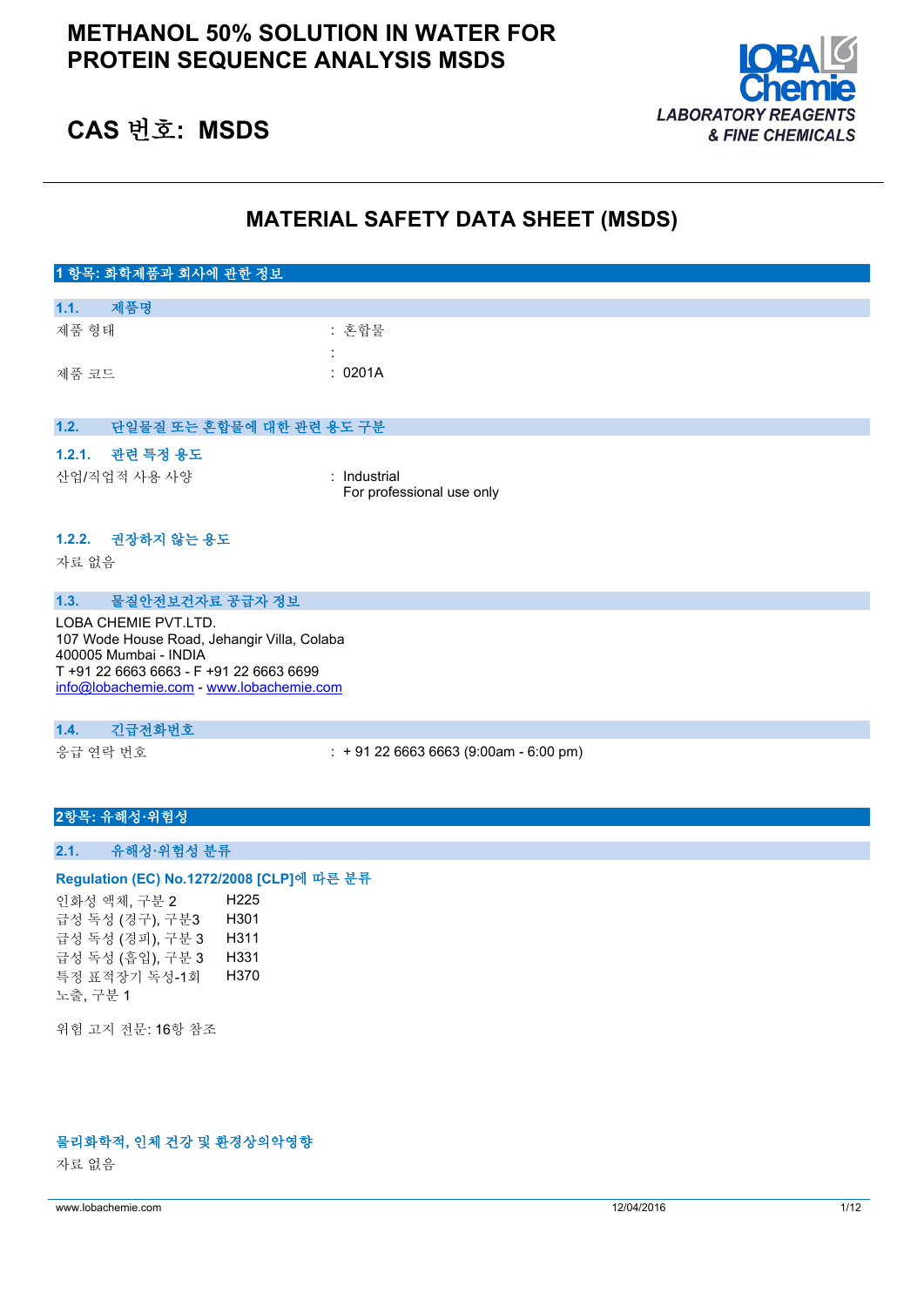물질안전보건자료

| 2.2.<br>예방조치문구를 포함한 경고표지 항목          |                                                                                                                                                                                                                                          |
|--------------------------------------|------------------------------------------------------------------------------------------------------------------------------------------------------------------------------------------------------------------------------------------|
| 규정 (EC) No. 1272/2008에 따른 라벨 표시[CLP] |                                                                                                                                                                                                                                          |
| 위험 표시 그림문자(CLP)                      |                                                                                                                                                                                                                                          |
|                                      | GHS02<br>GHS06<br>GHS08                                                                                                                                                                                                                  |
| 신호어 (CLP)                            | : 위험                                                                                                                                                                                                                                     |
| 유해·위험 문구(CLP)                        | : H225 - 고인화성 액체 및 증기<br>H301+H311+H331 - 삼키거나, 피부 접촉하거나 흡입하면 중독됩니다<br>H370 - 장기에 손상을 일으킴                                                                                                                                                |
| 예방 조치 문구(CLP)                        | : P210 - 열·스파크·화염·고열로부터 멀리하시오 - 금연<br>P243 - 정전기 방지 조치를 취하시오.<br>P280 - 보호의, 안면보호구, 보안경 를(을) 착용하시오.<br>P302+P352 - 피부에 묻으면 다량의 비누 및 물 로 씻으시오.<br>P304+P340 - 흡입하면 신선한 공기가 있는 곳으로 옮기고 호흡하기 쉬운 자세로<br>안정을 취하시오.<br>P310 - 즉시 의사 을(를) 부르시오. |

## **2.3. 기타 정보**

자료 없음

## **3항목: 구성성분의 명칭 및 함유량**

**3.1. 단일물질**

해당없음

## **3.2. 혼합물**

| 명칭       | 제품명                                                              | $\%$      | <b>Regulation (EC)</b><br>No.1272/2008 [CLP]에<br>따른 분류                                                                                     |
|----------|------------------------------------------------------------------|-----------|--------------------------------------------------------------------------------------------------------------------------------------------|
| Methanol | (CAS 번호) 67-56-1<br>(EC 번호) 200-659-6<br>(EC 색인 번호) 603-001-00-X | $50 - 75$ | Flam. Lig. 2, H225<br>Acute Tox. 3 (Dermal),<br>H311<br>Acute Tox. 3 (Inhalation).<br>H331<br>Acute Tox. 3 (Oral), H301<br>STOT SE 1, H370 |
| Water    | (CAS 번호) 7732-18-5<br>(EC 번호) 231-791-2                          | $50 - 75$ | 분류되지 않음                                                                                                                                    |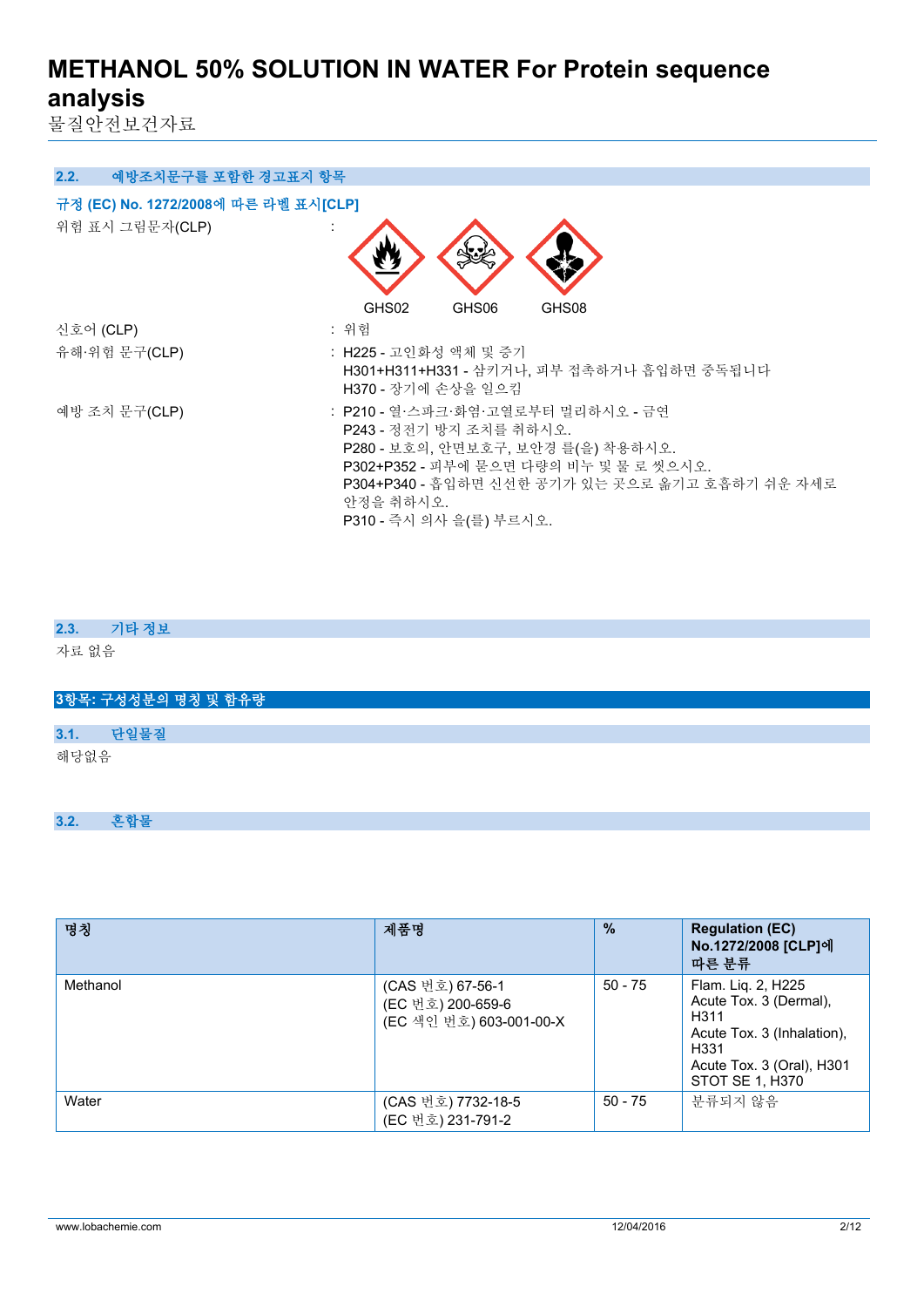물질안전보건자료

H-공고문 본문: 16항 참조

| 4항목: 응급조치요령                                                |                                                                                     |
|------------------------------------------------------------|-------------------------------------------------------------------------------------|
| 4.1.<br>응급조치 요령                                            |                                                                                     |
| 일반 응급 조치                                                   | : 해독 치료 센터에 문의하거나 의료기관(의사)의 진찰을 받으시오.                                               |
| 흡입했을 때                                                     | : 신선한 공기가 있는 곳으로 옮기고 호흡하기 쉬운 자세로 안정을 취하시오.                                          |
| 피부에 접촉했을 때                                                 | : 즉시 의료기관(의사)의 진찰을 받으시오. 다량의 비누와 물로 씻으시오. 다시 사용전                                    |
|                                                            | 오염된 의복은 세척하시오.                                                                      |
| 눈에 들어갔을 때                                                  | : 가능하면 콘택트렌즈를 제거하시오. 계속 씻으시오. 몇 분간 물로 조심해서 씻으시오.                                    |
| 먹었을 때                                                      | : 입을 씻어내시오. Obtain emergency medical attention.                                     |
| 4.2.<br>급성 및 만성의 가장 중요한 중상 및 효과                            |                                                                                     |
| 증상/효과                                                      | : 장기에 손상을 일으킴.                                                                      |
| 흡입 후 증상/효과                                                 | : 흡입하면 유독함.                                                                         |
| 피부 접촉 후 증상/효과                                              | : 피부와 접촉하면 유독함.                                                                     |
| 섭취 후 증상/효과                                                 | : 삼키면 유독함.                                                                          |
|                                                            |                                                                                     |
| 즉각적인 치료 및 특수 치료 필요 여부 표시<br>4.3.<br>Treat symptomatically. |                                                                                     |
|                                                            |                                                                                     |
| 5항목: 폭발·화재시 대처방법                                           |                                                                                     |
| 적절한 소화제<br>5.1.                                            |                                                                                     |
| 적절한 소화제                                                    | : Carbon dioxide. Dry powder. Foam. Water spray.                                    |
| 부적절한 소화제                                                   | : Do not use extinguishing media containing water.                                  |
|                                                            |                                                                                     |
| 화학물질로부터 생기는 특정 유해성<br>5.2.                                 |                                                                                     |
| 화재 위험<br>폭발 위험                                             | : 인화성 액체 및 증기.<br>: May form flammable/explosive vapour-air mixture.                |
|                                                            |                                                                                     |
| 소방대원을 위한 조언<br>5.3.                                        |                                                                                     |
| 화재 진압 중 보호                                                 | : Do not enter fire area without proper protective equipment, including respiratory |
|                                                            | protection.                                                                         |
| 6항목: 누출사고시 대처방법                                            |                                                                                     |
| 인체를 보호하기 위해 필요한 조치사항 및 보호구<br>6.1.                         |                                                                                     |
| 일반 조치                                                      | : Remove ignition sources. Use special care to avoid static electric charges.       |
|                                                            |                                                                                     |
| 비응급 요원용<br>6.1.1.<br>응급 조치                                 | : Evacuate unnecessary personnel.                                                   |
|                                                            |                                                                                     |
| 6.1.2. 응급 구조대용                                             |                                                                                     |
| 보호 장비                                                      | : 적절한 개인 보호구를 착용하시오.                                                                |
| 응급 조치                                                      | : Ventilate area.                                                                   |
| 환경을 보호하기 위해 필요한 조치사항<br>6.2.                               |                                                                                     |
| 환경으로 배출하지 마시오.                                             |                                                                                     |
|                                                            |                                                                                     |
| 정화 또는 제거 방법<br>6.3.                                        |                                                                                     |
| 세척 방법                                                      | : On land, sweep or shovel into suitable containers. 유출물을 모으십시오.                    |
| www.lobachemie.com                                         | 12/04/2016<br>3/12                                                                  |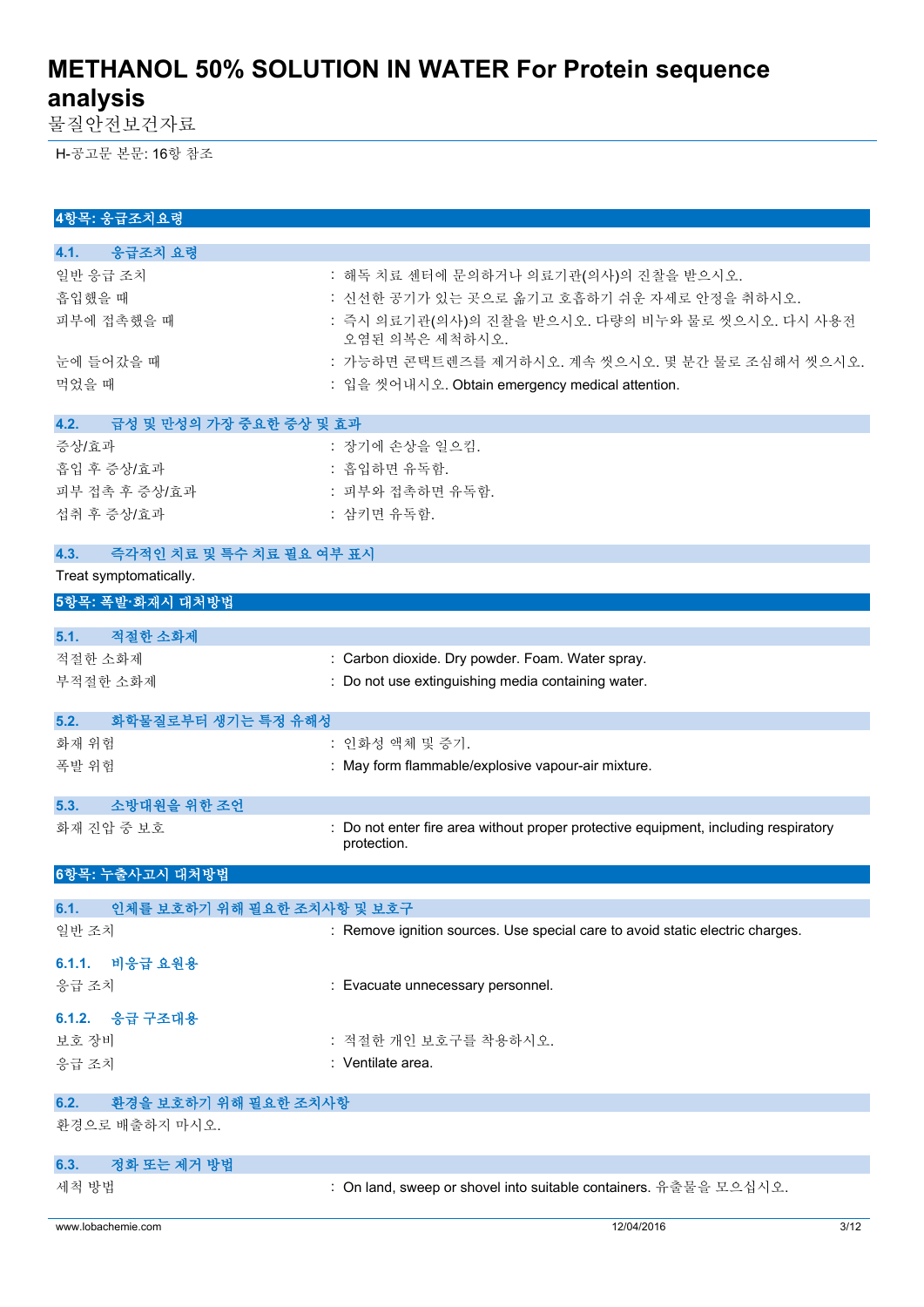물질안전보건자료

| 기타 항목 참조<br>6.4.               |                                                                                                                                                                                             |
|--------------------------------|---------------------------------------------------------------------------------------------------------------------------------------------------------------------------------------------|
| 자료 없음                          |                                                                                                                                                                                             |
| 7항목: 취급 및 저장방법                 |                                                                                                                                                                                             |
| 안전취급요령<br>7.1.                 |                                                                                                                                                                                             |
| 안전취급요령                         | : Keep away from sources of ignition - No smoking. Avoid contact with skin and eyes.<br>Do not breathe vapours. Provide good ventilation in process area to prevent<br>formation of vapour. |
| 위생 조치                          | : 이 제품을 사용할 때에는 먹거나, 마시거나 흡연하지 마시오. Wash hands and other<br>exposed areas with mild soap and water before eating, drinking or smoking and<br>when leaving work.                             |
| 피해야할 조건을 포함한 안전한 저장 방법<br>7.2. |                                                                                                                                                                                             |
| 보관 조건                          | : 용기는 환기가 잘 되는 곳에 단단히 밀폐하여 저장하시오.                                                                                                                                                           |
| 특정 최종 사용<br>7.3.               |                                                                                                                                                                                             |
| 자료 없음                          |                                                                                                                                                                                             |
| 8항목: 노출방지 및 개인보호구              |                                                                                                                                                                                             |
| 제어 매개 변수<br>8.1.               |                                                                                                                                                                                             |
| 자료 없음                          |                                                                                                                                                                                             |

| 8.2.<br>노출방지                 |                                      |
|------------------------------|--------------------------------------|
| 손보호                          | : Protective gloves                  |
| 눈보호                          | : Chemical goggles or safety glasses |
| 신체 보호                        | : 적절한 보호복을 착용하시오                     |
| 호흡기 보호                       | : 호흡기 보호구를 착용하시오.                    |
| 9항목: 물리화학적 특성                |                                      |
| 기본적인 물리화학적 특성에 대한 정보<br>9.1. |                                      |
| 물리적 상태                       | : 액체                                 |
| 색상                           | : Colourless.                        |
| 냄새                           | : alcoholic odour.                   |
| 냄새 역치                        | : 자료없음                               |
| pH                           | : 자료없음                               |
| 상대 증발 속도(부틸아세테이트=1)          | : 자료없음                               |
| 녹는점                          | $: -98 °C$                           |
| 어는점                          | : 자료없음                               |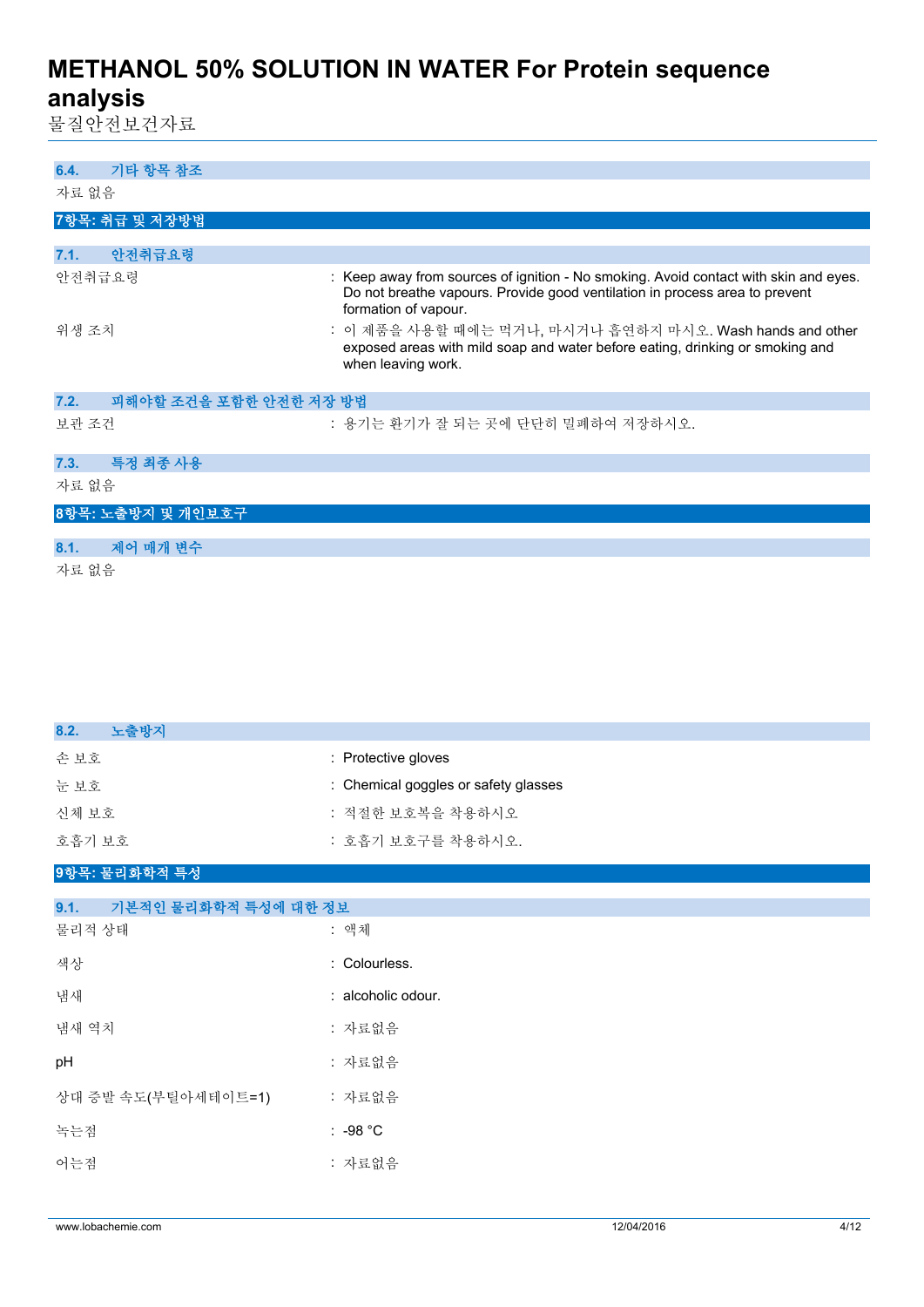물질안전보건자료

| 초기 끓는점과 끓는점 범위   | : $64.7^{\circ}$ C                         |
|------------------|--------------------------------------------|
| 인화점              | : 11 $^{\circ}$ C                          |
| 자연발화온도           | : 자료없음                                     |
| 분해온도             | : 자료없음                                     |
| 인화성(고체, 기체)      | : 자료없음                                     |
| 증기압              | : 자료없음                                     |
| 20°C에서의 상대 증기 밀도 | : 자료없음                                     |
| 상대 밀도            | : 자료없음                                     |
|                  |                                            |
| 비중/밀도<br>용해도     | : $0.8$ g/cm <sup>3</sup><br>∶ 물: Complete |
| n-옥탄올/물분배계수      | : 자료없음                                     |
| 점도(동점도)          | : 자료없음                                     |
| 점도(역학점도)         | : 자료없음                                     |
| 폭발성              | : 자료없음                                     |
| 산화성              | : 자료없음                                     |

### **9.2. 그 밖의 참고사항**

## 자료 없음

### **10항목: 안정성 및 반응성**

**10.1. 반응성** 자료 없음

### **10.2. 화학적 안정성**

Stable under normal conditions.

## **10.3. 유해 반응의 가능성**

자료 없음

## **10.4. 피해야 할 조건**

열. Open flame. Sparks.

## **10.5. 피해야 할 물질**

자료 없음

## **10.6. 분해시 생성되는 유해물질**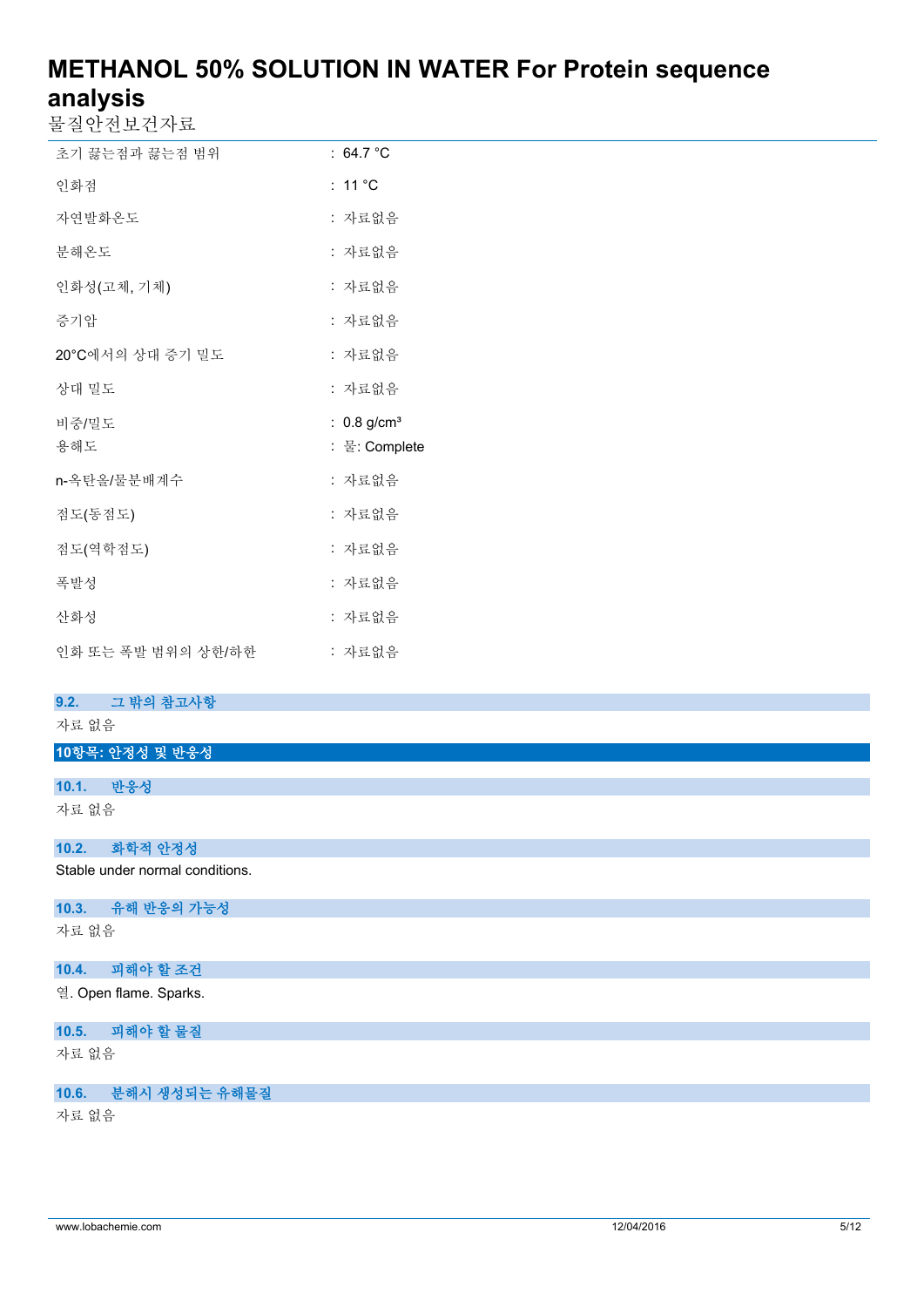물질안전보건자료

## **11항목: 독성에 관한 정보**

| 11.1. 독성에 대한 정보   |                                                |
|-------------------|------------------------------------------------|
| 급성 독성             | : 경구: 삼키면 유독함. 경피: 피부와 접촉하면 유독함. 흡입: 흡입하면 유독함. |
| ATE CLP(경구)       | 100 mg/kg bodyweight                           |
|                   |                                                |
| ATE CLP(경피)       | 300 mg/kg bodyweight                           |
| ATE CLP(가스)       | 700 ppmV/4h                                    |
| ATE CLP(증기)       | 3 mg/l/4h                                      |
| ATE CLP(분진, 미스트)  | 0.5 mg/l/4h                                    |
|                   |                                                |
| 피부 부식성 / 자극성      | : 분류되지 않음                                      |
| 심한 눈손상 또는 자극성     | : 분류되지 않음                                      |
| 호흡기 또는 피부 과민성     | : 분류되지 않음                                      |
| 생식세포 변이원성         | : 분류되지 않음                                      |
| 발암성               | : 분류되지 않음                                      |
|                   |                                                |
| 생식독성              | : 분류되지 않음                                      |
| 특정 표적장기 독성 (1회노출) | : 장기에 손상을 일으킴.                                 |
|                   |                                                |
| 흡인 유해성            | : 분류되지 않음                                      |

인체 건강에 미치는 잠재적 유해 효과 및 : 삼키면 유독함. 피부와 접촉하면 유독함.

증상

|       | 12항목: 환경에 미치는 영향 |
|-------|------------------|
| 12.1. | 독서               |
|       |                  |

|       | 12.2. 잔류성 및 분해성 |
|-------|-----------------|
| 자료 없음 |                 |
|       | 12.3. 생물농축성     |
| 자료 없음 |                 |
|       | 12.4. 토양이동성     |
| 자료 없음 |                 |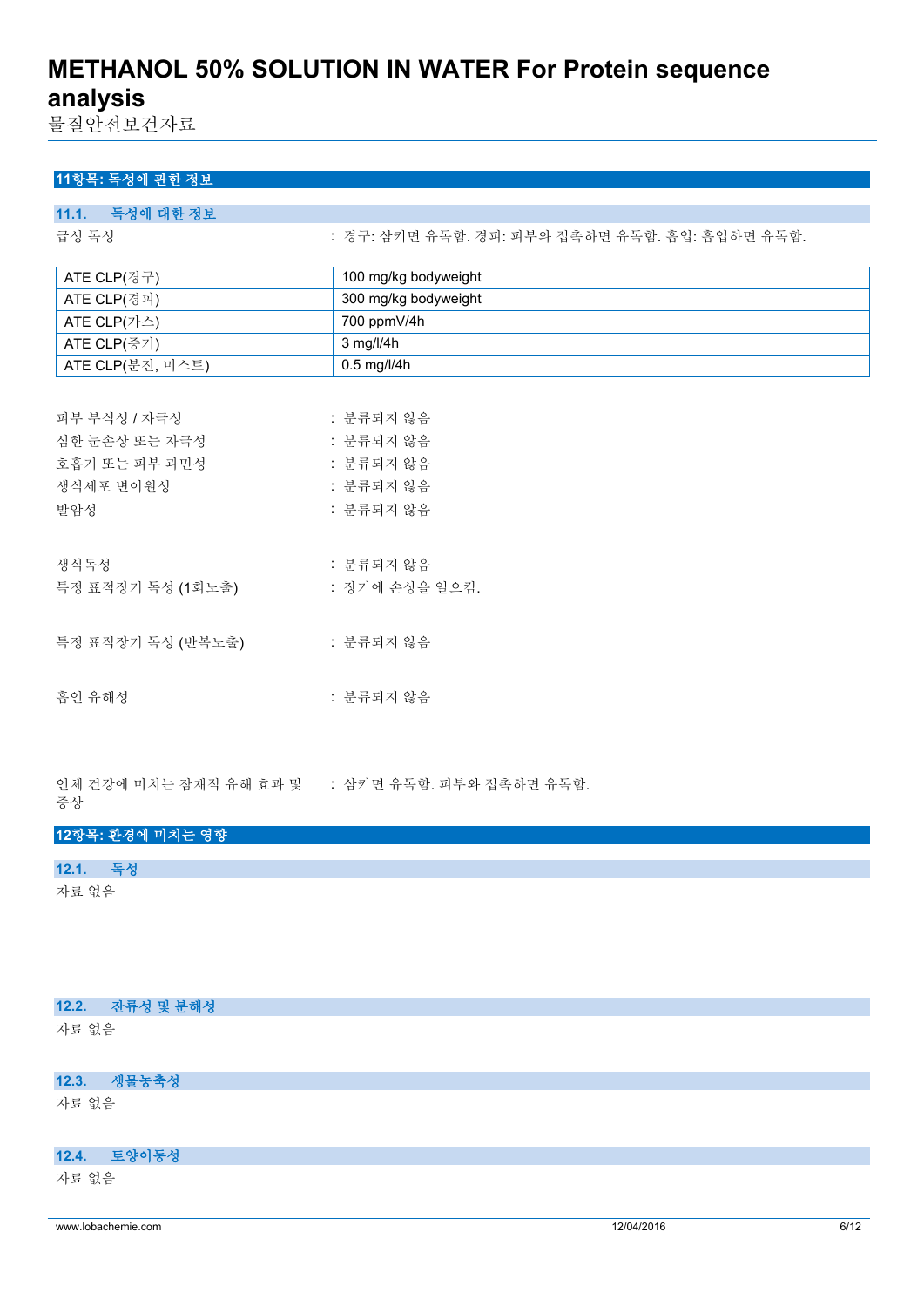물질안전보건자료

## **12.5. PBT 및 vPvB 평가 결과**

| 기타 유해 영향<br>12.6.                  |                                             |
|------------------------------------|---------------------------------------------|
| 자료 없음                              |                                             |
| 13항목: 폐기시 주의사항                     |                                             |
| 폐기물 처리법<br>13.1.                   |                                             |
| 제품/포장 폐기 권고사항                      | : 관련 법규에 명시된 내용에 따라 내용물과 용기를 폐기하시오.         |
| 생태학 - 폐기물                          | : Hazardous waste due to toxicity.          |
| 14항목: 운송에 필요한 정보                   |                                             |
| ADR / RID / IMDG / IATA / ADN 에 따름 |                                             |
|                                    |                                             |
| 14.1. 유엔번호(UN No.)                 |                                             |
| UN-번호(ADR)                         | : 1230                                      |
| UN-번호 (IMDG)                       | : 1230                                      |
| UN-번호(IATA)                        | : 1230                                      |
| UN-번호(ADN)                         | : 1230                                      |
| UN-번호(RID)                         | : 1230                                      |
| 적정선적명<br>14.2.                     |                                             |
| 유엔 적정 선적명 (ADR)                    | : 메탄올[메틸알코올:목정                              |
| 유엔 적정 선적명 (IMDG)                   | : METHANOL                                  |
| 유엔 적정 선적명 (IATA)                   | : Methanol                                  |
| 유엔 적정 선적명 (ADN)                    | : 메탄올[메틸알코올:목정                              |
| 유엔 적정 선적명 (RID)                    | : 메탄올[메틸알코올:목정                              |
| 운송 문서 기술 (ADR)                     | : UN 1230 메탄올[메틸알코올:목정, 3 (6.1), II, (D/E)  |
| 운송 문서 기술 (IMDG)                    | : UN 1230 METHANOL, 3 (6.1), II (12°C c.c.) |
| 운송 문서 기술 (IATA)                    | : UN 1230 Methanol, 3 (6.1), II             |
| 운송 문서 기술 (ADN)                     | : UN 1230 메탄올[메틸알코올:목정, 3 (6.1), II         |
| 운송 문서 기술 (RID)                     | : UN 1230 메탄올[메틸알코올:목정, 3 (6.1), II         |
| 운송에서의 위험성 등급<br>14.3.              |                                             |
| <b>ADR</b>                         |                                             |
| 운송 위험 분류 (ADR)                     | : 3(6.1)                                    |
| 위험 라벨 (ADR)                        | : 3, 6.1                                    |
|                                    |                                             |
|                                    |                                             |
| <b>IMDG</b>                        |                                             |
| 운송 위험 분류 (IMDG)                    | : 3(6.1)                                    |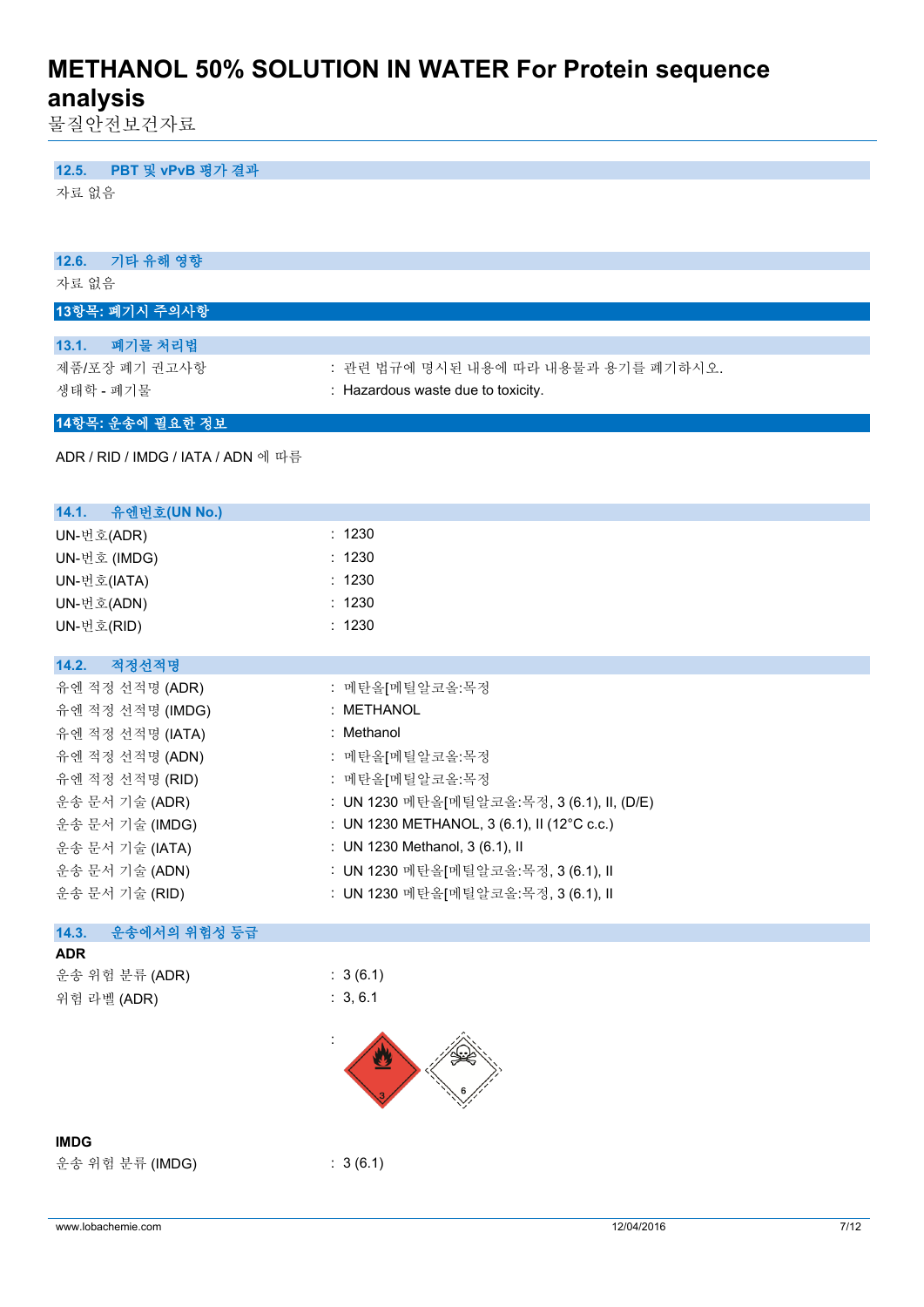| 물질안전보건자료<br>위험 라벨 (IMDG)   | : 3, 6.1                                             |            |      |
|----------------------------|------------------------------------------------------|------------|------|
|                            |                                                      |            |      |
|                            | $\bullet$                                            |            |      |
|                            |                                                      |            |      |
| <b>IATA</b>                |                                                      |            |      |
| 운송 위험 분류 (IATA)            | : 3(6.1)                                             |            |      |
| 위험 라벨 (IATA)               | : 3, 6.1                                             |            |      |
|                            | $\bullet$                                            |            |      |
|                            |                                                      |            |      |
| <b>ADN</b>                 |                                                      |            |      |
| 운송 위험 분류 (ADN)             | : 3(6.1)                                             |            |      |
| 위험 라벨 (ADN)                | : 3, 6.1                                             |            |      |
|                            |                                                      |            |      |
|                            | $\overline{\mathbf{a}}$                              |            |      |
|                            |                                                      |            |      |
| <b>RID</b>                 |                                                      |            |      |
| 운송 위험 분류 (RID)             | : 3(6.1)                                             |            |      |
| 위험 라벨 (RID)                | : 3, 6.1                                             |            |      |
|                            | 舂                                                    |            |      |
|                            |                                                      |            |      |
|                            | $\mathbb{Z}$                                         |            |      |
| 용기등급<br>14.4.              |                                                      |            |      |
| 용기 등급(ADR)                 | $\colon \, \mathrm{II}$<br>$\colon \, \mathrm{I\!I}$ |            |      |
| 용기 등급(IMDG)<br>용기 등급(IATA) | $\colon \, \mathrm{I\!I}$                            |            |      |
| 포장 그룹(ADN)                 | $\colon \, \mathrm{II}$                              |            |      |
| 용기 등급(RID)                 | $\colon \, \mathrm{I\!I}$                            |            |      |
| 14.5.<br>환경 유해성            |                                                      |            |      |
| 환경에 위험                     | : 비해당                                                |            |      |
| 해양오염물질                     | : 비해당                                                |            |      |
| 그 밖의 참고사항                  | : 가용 추가 정보 없음                                        |            |      |
| 14.6.<br>사용자를 위한 특별 주의사항   |                                                      |            |      |
| - 내륙 수송                    |                                                      |            |      |
| 분류 코드(ADR)                 | : FT1                                                |            |      |
| www.lobachemie.com         |                                                      | 12/04/2016 | 8/12 |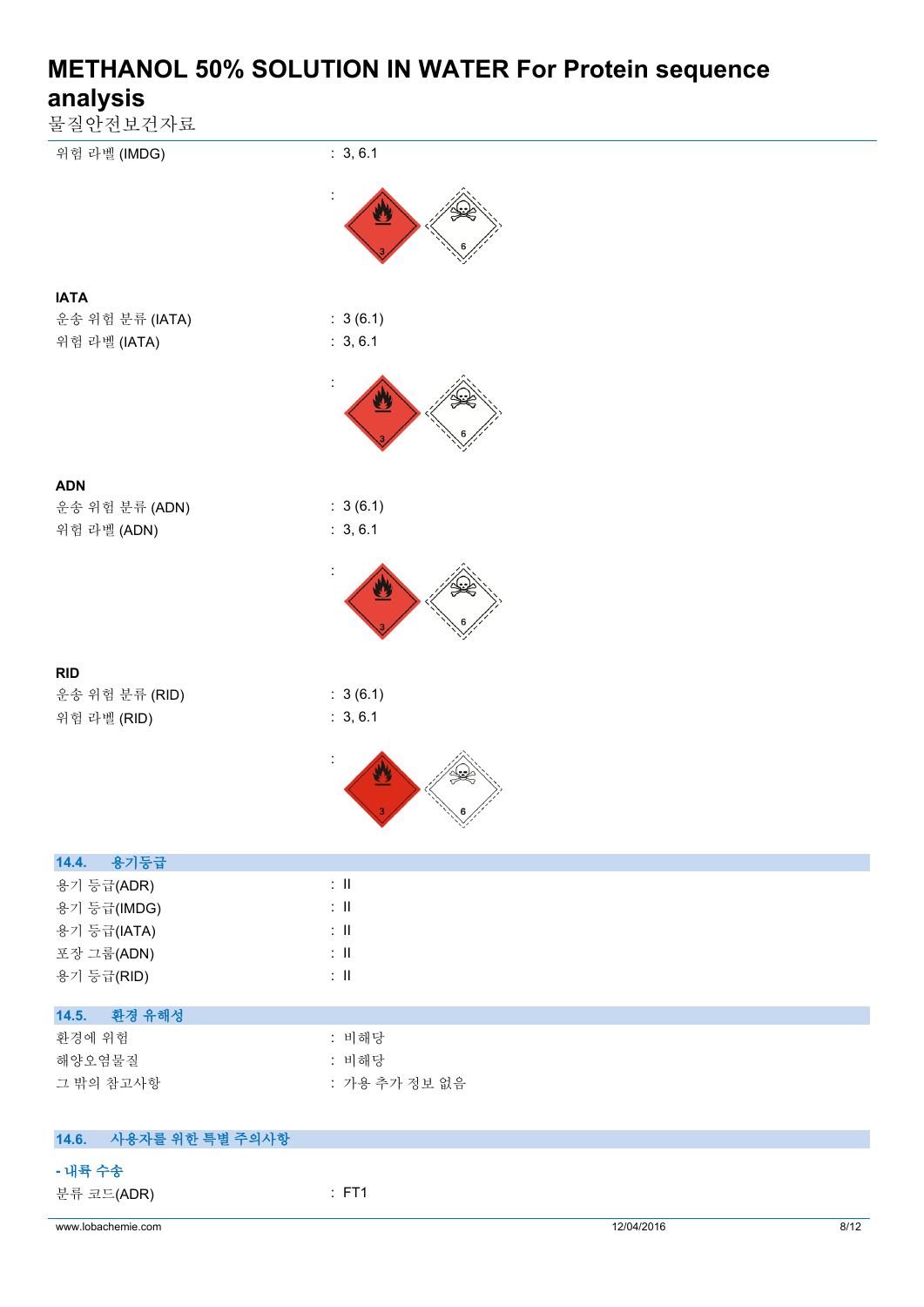물질안전보건자료

| 특별 규정(ADR)                       | : 279                                                                                                                                                                   |
|----------------------------------|-------------------------------------------------------------------------------------------------------------------------------------------------------------------------|
| 일정량(ADR)                         | : 11                                                                                                                                                                    |
| 극소량(ADR)                         | $\therefore$ E2                                                                                                                                                         |
| 포장 지침(ADR)                       | : P001, IBC02                                                                                                                                                           |
| 공동 포장 관련 특별 규정(ADR)              | : MP19                                                                                                                                                                  |
| 휴대용 탱크 및 대량 용기(ADR)              | : T7                                                                                                                                                                    |
| 휴대용 탱크 및 대량 용기 특별 조항(ADR)        | $:$ TP2                                                                                                                                                                 |
| 탱크 코드(ADR)                       | : L4BH                                                                                                                                                                  |
| 탱크 특별 조항(ADR)                    | : TU15                                                                                                                                                                  |
| 탱크 운반용 차량                        | : FL                                                                                                                                                                    |
| 운송 범주(ADR)                       | $\therefore$ 2                                                                                                                                                          |
| 운송 관련 특별 조항 -상차, 하차 및<br>취급(ADR) | : CV13, CV28                                                                                                                                                            |
| 운송 관련 특별 조항 - 운영(ADR)            | : S2, S19                                                                                                                                                               |
| 위험 식별 번호(Kemler 번호)              | : 336                                                                                                                                                                   |
| Orange plates (운반차량표시)           | 336<br>1230                                                                                                                                                             |
| 터널 제한 코드 (ADR)                   | : D/E                                                                                                                                                                   |
| EAC 코드                           | : 2WE                                                                                                                                                                   |
| APP 코드                           | : A(f)                                                                                                                                                                  |
| - 해상 운송                          |                                                                                                                                                                         |
| 특별 규정 (IMDG)                     | : 279                                                                                                                                                                   |
| 한정 수량(IMDG)                      | : 1L                                                                                                                                                                    |
| 극소량(IMDG)                        | $\therefore$ E2                                                                                                                                                         |
| 포장 지침 (IMDG)                     | : P001                                                                                                                                                                  |
| IBC 포장 지침(IMDG)                  | : IBCO2                                                                                                                                                                 |
| 탱크 지침 (IMDG)                     | : T7                                                                                                                                                                    |
| 탱크 특별 지침 (IMDG)                  | :TP2                                                                                                                                                                    |
| EmS-No. (화재)                     | $: F-E$                                                                                                                                                                 |
| EmS-No. (유출)                     | $: S-D$                                                                                                                                                                 |
| 적재 범주 (IMDG)                     | : B                                                                                                                                                                     |
| 적재 및 취급(IMDG)                    | $:$ SW2                                                                                                                                                                 |
| 인화점 (IMDG)                       | : $12^{\circ}$ C c.c.                                                                                                                                                   |
| 특성과 준수사항 (IMDG)                  | : Colourless, volatile liquid. Flashpoint: 12°C c.c. Explosive limits: 6% to 36.5%<br>Miscible with water. Toxic if swallowed; may cause blindness. Avoid skin contact. |
| MFAG-번호                          | : 131                                                                                                                                                                   |
| - 항공 운송                          |                                                                                                                                                                         |
| PCA 예상 수량(IATA)                  | $\therefore$ E2                                                                                                                                                         |
| PCA 제한 수량(IATA)                  | : Y341                                                                                                                                                                  |
| PCA 제한 수량 최대 순수량(IATA)           | : 1L                                                                                                                                                                    |
| PCA 포장 지침(IATA)                  | : 352                                                                                                                                                                   |
| PCA 최대 순수량(IATA)                 | : 1L                                                                                                                                                                    |
| CAO 포장 지침(IATA)                  | : 364                                                                                                                                                                   |
| CAO 최대 순수량(IATA)                 | : 60L                                                                                                                                                                   |
| 특별 규정(IATA)                      | : A113                                                                                                                                                                  |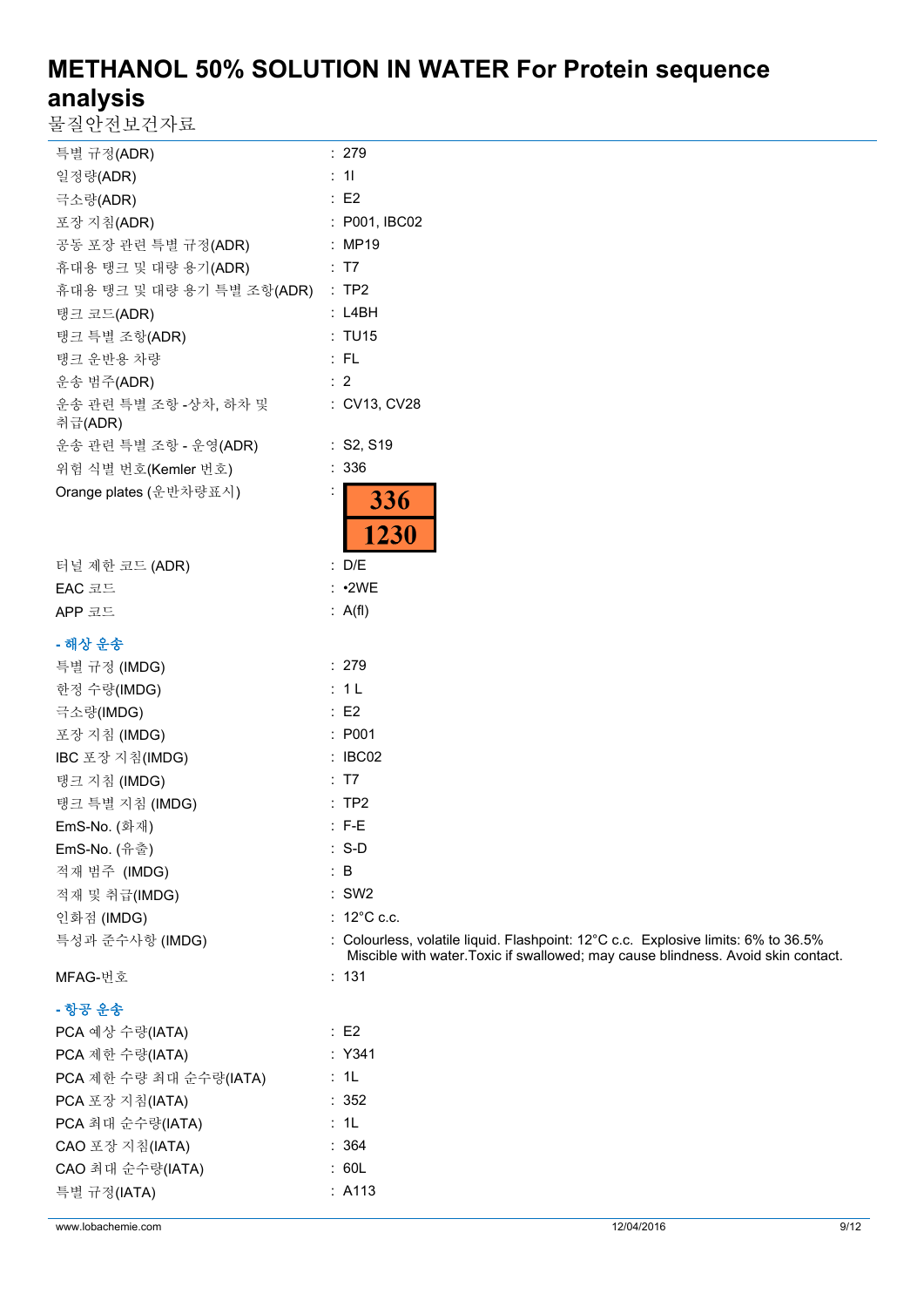물질안전보건자료

| ㄹ ㄹ ㄴ ㄴㅗ ㄴ′ ㄱㅛ                                         |                                 |
|--------------------------------------------------------|---------------------------------|
| ERG 코드(IATA)                                           | : 3L                            |
| - 국내 수로 운송                                             |                                 |
| 분류 코드(ADN)                                             | $:$ FT1                         |
| 특별 공급(ADN)                                             | : 279, 802                      |
| 일정량(ADN)                                               | : 1L                            |
| 극소량(ADN)                                               | $\therefore$ E2                 |
| 운송면장(ADN)                                              | : T                             |
| 필수 장비(ADN)                                             | $\therefore$ PP, EP, EX, TOX, A |
| 환기(ADN)                                                | : VE01, VE02                    |
| 청색 원뿔/조명등 갯수(ADN)                                      | $\therefore$ 2                  |
| - 철도 수송                                                |                                 |
| 분류 코드(RID)                                             | : FT1                           |
| 특별 공급(RID)                                             | : 279                           |
| 한정 수량(RID)                                             | : 1L                            |
| 극소량(RID)                                               | $\therefore$ E2                 |
| 포장 지침 (RID)                                            | : P001, IBC02                   |
| 공동 포장 관련 특별 규정(RID) : MP19                             |                                 |
| 휴대용 탱크 및 대량 용기(RID)<br>$\overline{17}$ $\overline{17}$ |                                 |
| 휴대용 탱크 및 대량 용기 특별 조항(RID) : TP2                        |                                 |
| RID 탱크용 탱크 코드(RID)                                     | : L4BH                          |
| RID 탱크용 특별 규정(RID)                                     | : TU15                          |
| 운송 범주(RID)                                             | $\therefore$ 2                  |
| 운송 관련 특별 조항 -상차, 하차 및 : CW13, CW28<br>취급(RID)          |                                 |
| 특급 수송물                                                 | : CE7                           |
| 위험물 식별 번호 (RID)                                        | : 336                           |
| MARPOL 73/78 별첨 II 및 IBC 코드에 따른 대량 운송<br>14.7.         |                                 |

해당없음

### **15항목: 법적 규제현황**

**15.1. 안전, 보건 및 환경과 관련하여 단일물질 또는 혼합물에 대한 특별 규정/법규**

**15.1.1. EU 규정**

REACH 부록 XVII 제한조항이 적용되는 물질 미함유 REACH 후보 물질 미함유

REACH 부록 XIV에 등재된 물질 미함유

### **15.1.2. 국가 규정**

## **독일**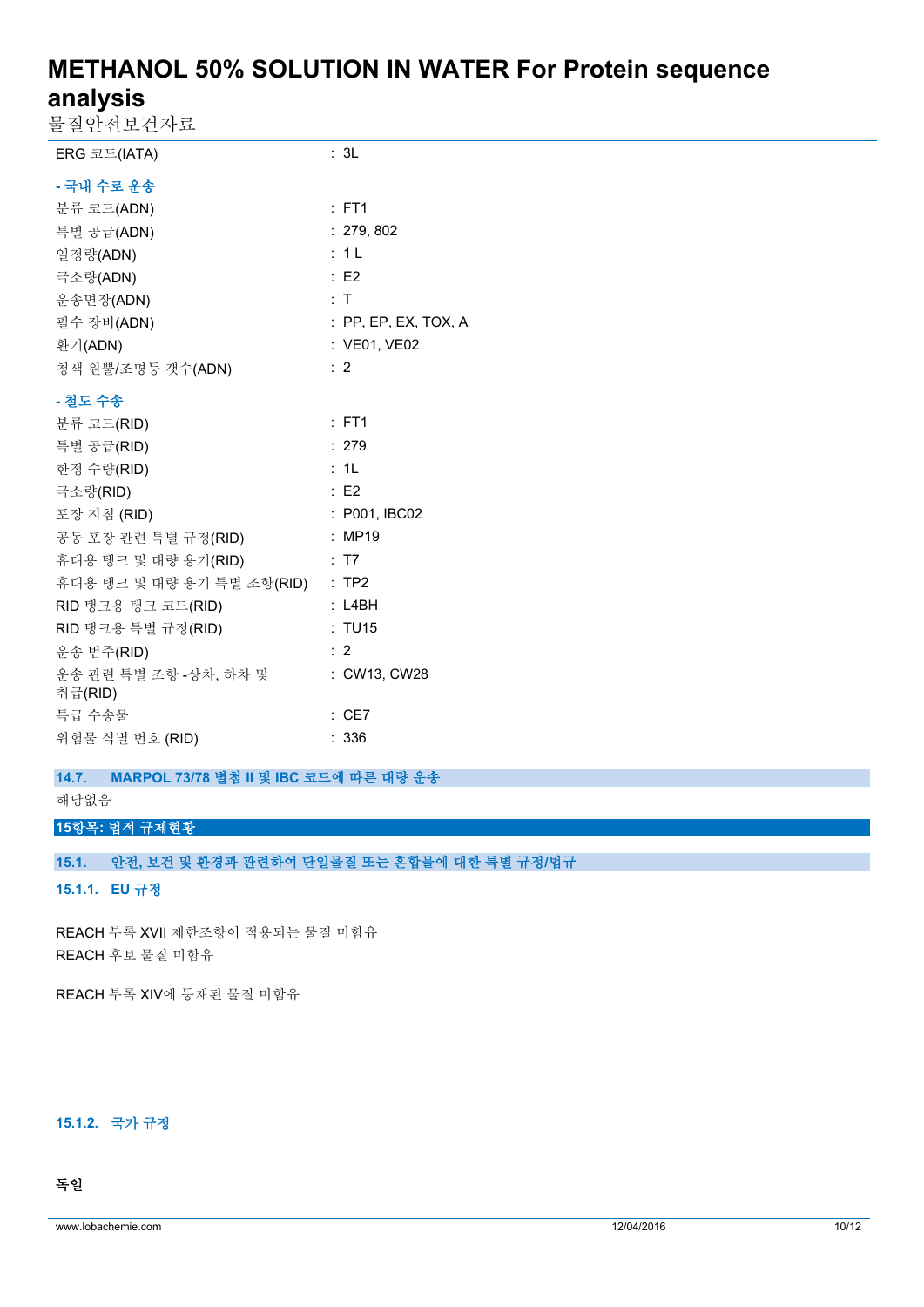물질안전보건자료

| AwSV 부록 참고                         | : Water hazard class (WGK) 3, severe hazard to water (Classification according to<br>AwSV, Annex 1) |
|------------------------------------|-----------------------------------------------------------------------------------------------------|
| 연방 이미시온방지법 12차 시행령 -<br>12.BlmSchV | : 12차 BlmSchV(배출 방지 법령) (심각한 사고에 대한 규정) 미대상                                                         |

## **네덜란드**

| SZW-lijst van kankerverwekkende stoffen                                                 | : 성분 일체 미등재 |
|-----------------------------------------------------------------------------------------|-------------|
| SZW-lijst van mutagene stoffen                                                          | : 성분 일체 미등재 |
| NIET-limitatieve lijst van voor de<br>voortplanting giftige stoffen - Borstvoeding      | : 성분 일체 미등재 |
| NIET-limitatieve lijst van voor de<br>voortplanting giftige stoffen -<br>Vruchtbaarheid | : 성분 일체 미등재 |
| NIET-limitatieve lijst van voor de<br>voortplanting giftige stoffen - Ontwikkeling      | : 성분 일체 미등재 |

### **덴마크**

| Class for fire hazard | ∴ Class I-1                                      |
|-----------------------|--------------------------------------------------|
| Store unit            | : 1 liter                                        |
| 분류 등급 관련 비고           | : F <인화성 액체 2>: 인화성 액체 보관에 대한 응급 관리 지침을 준수해야 합니다 |
| 덴마크 규정 권장사항           | : 18세 미만 아동의 제품 사용을 불허합니다                        |
|                       | 이 제품으로 작업하는 임신/수유부는 절대 제품과 직접 접촉하면 안 됩니다.        |

### **15.2. 화학 물질 안정성 평가**

자료 없음

## **16항목: 그 밖의 참고사항**

## 제H상 및 EUH상 전문:

| Acute Tox. 3 (Dermal)     | 급성 독성 (경피), 구분 3       |
|---------------------------|------------------------|
| Acute Tox. 3 (Inhalation) | 급성 독성 (흡입), 구분 3       |
| Acute Tox. 3 (Oral)       | 급성 독성 (경구), 구분3        |
| Flam. Liq. 2              | 인화성 액체, 구분 2           |
| STOT SE 1                 | 특정 표적장기 독성-1회 노출, 구분 1 |
| H <sub>225</sub>          | 고인화성 액체 및 증기           |
| H301                      | 삼키면 유독함                |
| H311                      | 피부와 접촉하면 유독함           |
| H331                      | 흡입하면 유독함               |
| H370                      | 장기에 손상을 일으킴            |

*본 정보는 현재 저희가 보유하고 있는 지식을 토대로 한 것이며 보건, 안전 및 환경 요건에 대해서만 제품을 설명하고자 하는 것입니다. 그러므로 제품의 특수한 속성을 보장하는 것으로 해석되어서는 안 됩니다.*